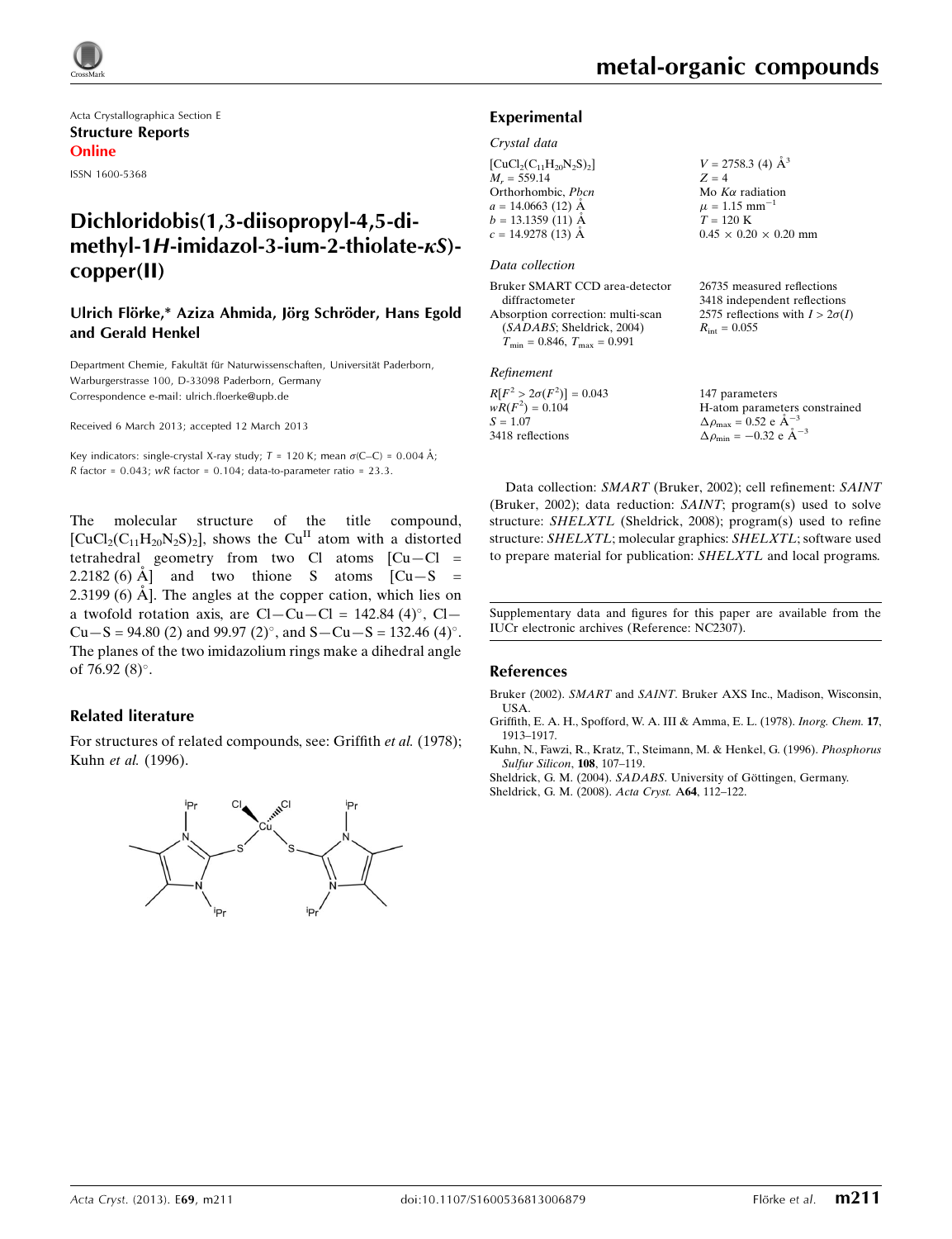# **supporting information**

*Acta Cryst.* (2013). E**69**, m211 [doi:10.1107/S1600536813006879]

## **Dichloridobis(1,3-diisopropyl-4,5-dimethyl-1***H***-imidazol-3-ium-2-thiolate***κS***)copper(II)**

## **Ulrich Flörke, Aziza Ahmida, Jörg Schröder, Hans Egold and Gerald Henkel**

## **S1. Experimental**

To a solution of 1,3-diisopropyl-4,5-dimethylimidazoline-2-thione (0.584 mg, 2.75 mmol) in acetonitrile (40 ml) CuCl<sub>2</sub> H2O (0.168 mg, 1.25 mmol) was added and the mixture was stirred at room temperature for 48 h. Afterwards the solvent was removed under vacuum. Blue crystals were obtained from an acetonitrile solution by diethyl ether diffusion.

## **S2. Refinement**

All Hydrogen atom positions were clearly derived from difference maps, then refined at calculated positions riding on the parent atoms with C—H 0.98 - 1.00 Å and isotropic displacement parameters  $U_{iso}(H) = 1.2U_{eq}(C)$  or 1.5U<sub>eq</sub>(CH<sub>3</sub>). All CH<sub>3</sub> hydrogen atoms were allowed to rotate but not to tip.



## **Figure 1**

Molecular structure of the title compound with labeling. Displacement ellipsoids are drawn at the 50% probability level.

## **Dichloridobis(1,3-diisopropyl-4,5-dimethyl-1***H***-imidazol-3-ium-2-thiolate-***κS***)copper(II)**

| Crystal data              |                                 |
|---------------------------|---------------------------------|
| $[CuCl2(C11H20N2S)2]$     | $b = 13.1359(11)$ Å             |
| $M_r = 559.14$            | $c = 14.9278(13)$ Å             |
| Orthorhombic, <i>Pbcn</i> | $V = 2758.3$ (4) Å <sup>3</sup> |
| Hall symbol: -P 2n 2ab    | $Z=4$                           |
| $a = 14.0663(12)$ Å       | $F(000) = 1180$                 |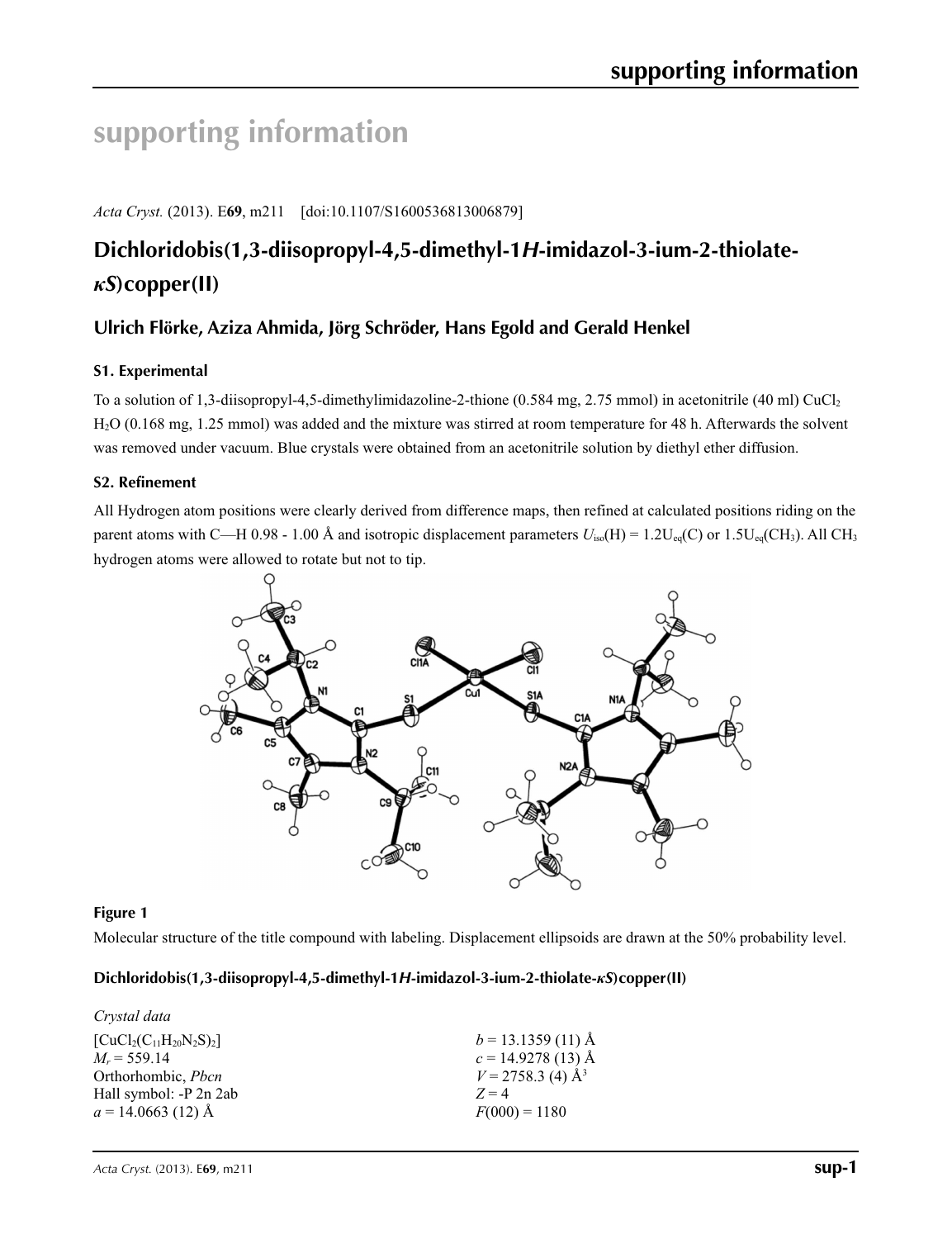$D_x = 1.346$  Mg m<sup>-3</sup> Mo *Kα* radiation,  $\lambda = 0.71073$  Å Cell parameters from 2598 reflections  $\theta$  = 2.5–22.4°

*Data collection*

Bruker SMART CCD area-detector diffractometer Radiation source: sealed tube Graphite monochromator *φ* and *ω* scans Absorption correction: multi-scan (*SADABS*; Sheldrick, 2004)  $T_{\text{min}} = 0.846$ ,  $T_{\text{max}} = 0.991$ 

### *Refinement*

| Secondary atom site location: difference Fourier            |
|-------------------------------------------------------------|
| map                                                         |
| Hydrogen site location: difference Fourier map              |
| H-atom parameters constrained                               |
| $w = 1/[\sigma^2(F_0^2) + (0.052P)^2]$                      |
| where $P = (F_0^2 + 2F_c^2)/3$                              |
| $(\Delta/\sigma)_{\text{max}} = 0.001$                      |
| $\Delta\rho_{\text{max}} = 0.52 \text{ e } \text{\AA}^{-3}$ |
| $\Delta\rho_{\rm min} = -0.32$ e Å <sup>-3</sup>            |
|                                                             |
|                                                             |

## *Special details*

**Geometry**. All e.s.d.'s (except the e.s.d. in the dihedral angle between two l.s. planes) are estimated using the full covariance matrix. The cell e.s.d.'s are taken into account individually in the estimation of e.s.d.'s in distances, angles and torsion angles; correlations between e.s.d.'s in cell parameters are only used when they are defined by crystal symmetry. An approximate (isotropic) treatment of cell e.s.d.'s is used for estimating e.s.d.'s involving l.s. planes.

 $\mu = 1.15$  mm<sup>-1</sup>  $T = 120 \text{ K}$ Prism, blue

 $R_{\text{int}} = 0.055$ 

 $h = -17 \rightarrow 18$  $k = -17 \rightarrow 17$ *l* = −19→19

 $0.45 \times 0.20 \times 0.20$  mm

 $\theta_{\text{max}} = 28.2^{\circ}, \theta_{\text{min}} = 2.1^{\circ}$ 

26735 measured reflections 3418 independent reflections 2575 reflections with  $I > 2\sigma(I)$ 

**Refinement**. Refinement of  $F^2$  against ALL reflections. The weighted *R*-factor  $wR$  and goodness of fit *S* are based on  $F^2$ , conventional *R*-factors *R* are based on *F*, with *F* set to zero for negative  $F^2$ . The threshold expression of  $F^2 > \sigma(F^2)$  is used only for calculating *R*-factors(gt) *etc*. and is not relevant to the choice of reflections for refinement. *R*-factors based on *F*<sup>2</sup> are statistically about twice as large as those based on *F*, and *R*- factors based on ALL data will be even larger.

*Fractional atomic coordinates and isotropic or equivalent isotropic displacement parameters (Å2 )*

|                 | $\mathcal{X}$ | $\mathcal V$ | Ζ           | $U_{\rm iso}*/U_{\rm eq}$ |  |
|-----------------|---------------|--------------|-------------|---------------------------|--|
| Cu1             | 0.5000        | 0.67838(3)   | 0.7500      | 0.02220(13)               |  |
| C <sub>11</sub> | 0.63711(4)    | 0.62457(5)   | 0.80610(4)  | 0.03363(17)               |  |
| S <sub>1</sub>  | 0.56717(4)    | 0.74956(5)   | 0.62263(4)  | 0.02594(16)               |  |
| N <sub>1</sub>  | 0.44956(13)   | 0.73957(15)  | 0.47742(12) | 0.0214(4)                 |  |
| N <sub>2</sub>  | 0.41116(13)   | 0.86096(15)  | 0.56948(12) | 0.0232(4)                 |  |
| C <sub>1</sub>  | 0.47271(16)   | 0.78364(18)  | 0.55592(15) | 0.0218(5)                 |  |
| C <sub>2</sub>  | 0.50291(16)   | 0.65185(18)  | 0.44065(16) | 0.0254(5)                 |  |
| H2A             | 0.5421        | 0.6239       | 0.4908      | $0.030*$                  |  |
| C <sub>3</sub>  | 0.4384(2)     | 0.5668(2)    | 0.4097(2)   | 0.0435(7)                 |  |
| H3A             | 0.3913        | 0.5522       | 0.4564      | $0.065*$                  |  |
| H3B             | 0.4763        | 0.5056       | 0.3980      | $0.065*$                  |  |
| H3C             | 0.4057        | 0.5875       | 0.3547      | $0.065*$                  |  |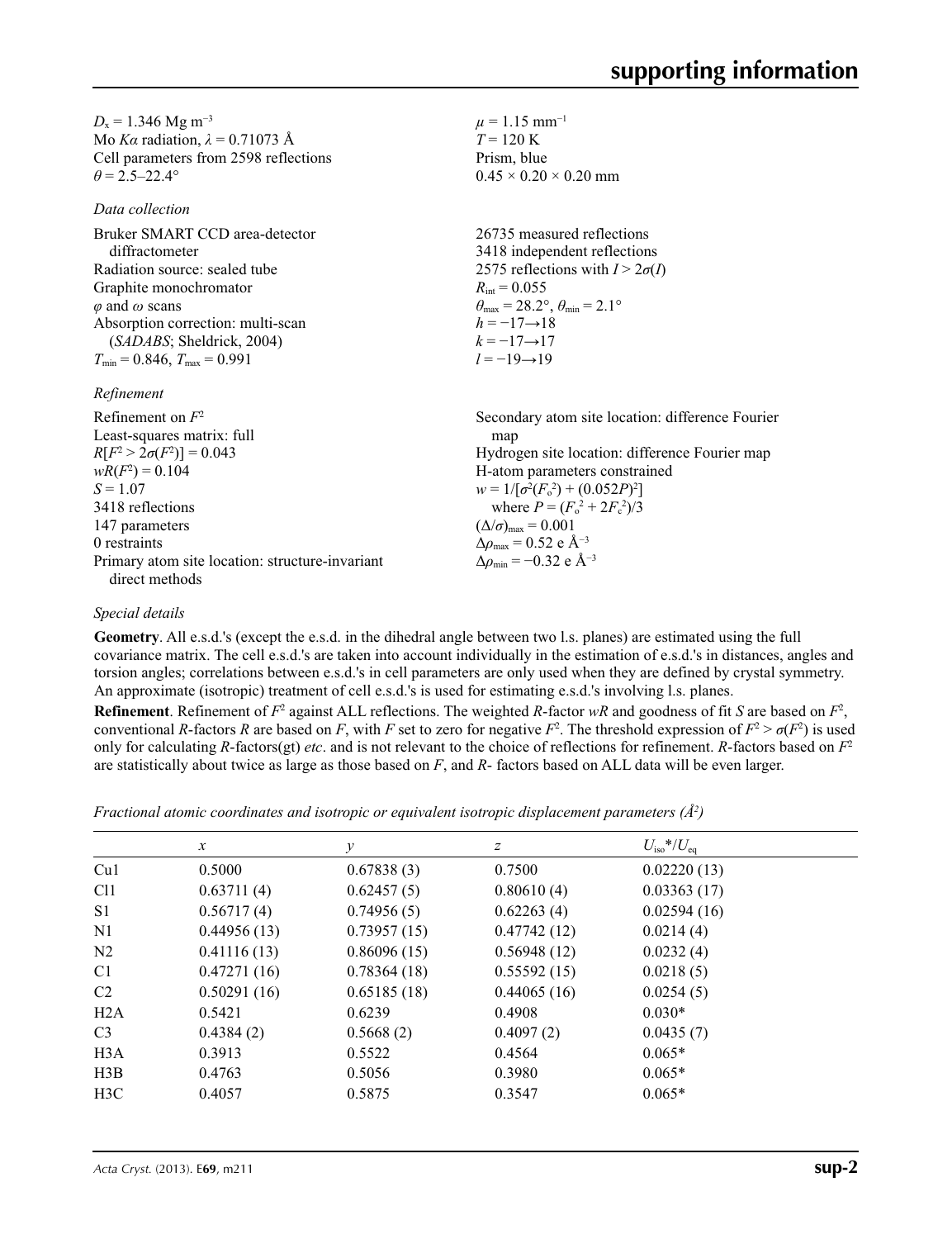| C <sub>4</sub>    | 0.57176(19) | 0.6862(2)   | 0.36847(18) | 0.0361(6) |
|-------------------|-------------|-------------|-------------|-----------|
| H <sub>4</sub> A  | 0.5367      | 0.7215      | 0.3210      | $0.054*$  |
| H4B               | 0.6042      | 0.6267      | 0.3432      | $0.054*$  |
| H <sub>4</sub> C  | 0.6188      | 0.7325      | 0.3946      | $0.054*$  |
| C <sub>5</sub>    | 0.37268(16) | 0.7910(2)   | 0.44012(15) | 0.0255(5) |
| C6                | 0.32782(19) | 0.7665(2)   | 0.35256(16) | 0.0375(7) |
| H <sub>6</sub> A  | 0.2844      | 0.8215      | 0.3355      | $0.056*$  |
| H <sub>6</sub> B  | 0.2922      | 0.7026      | 0.3577      | $0.056*$  |
| H <sub>6</sub> C  | 0.3773      | 0.7592      | 0.3068      | $0.056*$  |
| C7                | 0.34874(16) | 0.86563(19) | 0.49766(16) | 0.0261(5) |
| C8                | 0.27223(19) | 0.9433(2)   | 0.48648(18) | 0.0379(7) |
| H <sub>8</sub> A  | 0.3010      | 1.0100      | 0.4752      | $0.057*$  |
| H8B               | 0.2338      | 0.9464      | 0.5412      | $0.057*$  |
| H8C               | 0.2317      | 0.9244      | 0.4357      | $0.057*$  |
| C9                | 0.41332(18) | 0.92589(19) | 0.64987(15) | 0.0279(5) |
| H <sub>9</sub> A  | 0.4665      | 0.9003      | 0.6882      | $0.033*$  |
| C10               | 0.4372(3)   | 1.0351(2)   | 0.6261(2)   | 0.0581(9) |
| H10A              | 0.4944      | 1.0365      | 0.5887      | $0.087*$  |
| H10B              | 0.4486      | 1.0739      | 0.6811      | $0.087*$  |
| H10C              | 0.3840      | 1.0654      | 0.5932      | $0.087*$  |
| C11               | 0.32354(18) | 0.9163(2)   | 0.70488(17) | 0.0347(6) |
| H11A              | 0.2725      | 0.9555      | 0.6765      | $0.052*$  |
| H11B              | 0.3350      | 0.9427      | 0.7653      | $0.052*$  |
| H <sub>11</sub> C | 0.3049      | 0.8445      | 0.7085      | $0.052*$  |
|                   |             |             |             |           |

*Atomic displacement parameters (Å2 )*

|                 | $U^{11}$   | $L^{22}$   | $I^{\beta 3}$ | $U^{12}$      | $U^{13}$       | $L^{23}$      |
|-----------------|------------|------------|---------------|---------------|----------------|---------------|
| Cu1             | 0.0219(2)  | 0.0220(2)  | 0.0227(2)     | 0.000         | $-0.00117(16)$ | 0.000         |
| C <sub>11</sub> | 0.0280(3)  | 0.0363(4)  | 0.0366(3)     | 0.0100(3)     | $-0.0029(3)$   | 0.0046(3)     |
| S <sub>1</sub>  | 0.0180(3)  | 0.0380(4)  | 0.0218(3)     | 0.0020(3)     | $-0.0010(2)$   | 0.0018(3)     |
| N1              | 0.0177(10) | 0.0267(11) | 0.0198(9)     | $-0.0028(8)$  | 0.0009(7)      | 0.0018(8)     |
| N <sub>2</sub>  | 0.0184(10) | 0.0283(11) | 0.0229(9)     | $-0.0004(8)$  | 0.0016(8)      | 0.0015(8)     |
| C <sub>1</sub>  | 0.0173(11) | 0.0272(12) | 0.0208(11)    | $-0.0027(10)$ | 0.0033(9)      | 0.0035(9)     |
| C <sub>2</sub>  | 0.0279(13) | 0.0237(12) | 0.0246(11)    | 0.0027(10)    | 0.0000(10)     | 0.0004(9)     |
| C <sub>3</sub>  | 0.0509(19) | 0.0306(16) | 0.0488(17)    | $-0.0065(13)$ | $-0.0044(14)$  | $-0.0060(13)$ |
| C4              | 0.0337(15) | 0.0368(16) | 0.0378(15)    | 0.0084(12)    | 0.0102(12)     | 0.0047(12)    |
| C <sub>5</sub>  | 0.0174(12) | 0.0355(14) | 0.0236(11)    | $-0.0019(10)$ | $-0.0001(9)$   | 0.0023(10)    |
| C <sub>6</sub>  | 0.0285(14) | 0.0579(19) | 0.0263(12)    | 0.0046(13)    | $-0.0043(11)$  | $-0.0051(12)$ |
| C7              | 0.0197(12) | 0.0344(15) | 0.0242(11)    | 0.0005(10)    | $-0.0003(9)$   | 0.0046(10)    |
| C8              | 0.0311(15) | 0.0493(18) | 0.0332(13)    | 0.0120(13)    | $-0.0022(12)$  | 0.0034(12)    |
| C9              | 0.0283(13) | 0.0322(14) | 0.0232(11)    | 0.0021(11)    | $-0.0006(10)$  | $-0.0040(10)$ |
| C10             | 0.088(3)   | 0.0421(19) | 0.0439(17)    | $-0.0260(18)$ | 0.0083(18)     | $-0.0099(15)$ |
| C11             | 0.0338(15) | 0.0402(16) | 0.0301(13)    | 0.0084(13)    | 0.0076(11)     | $-0.0034(11)$ |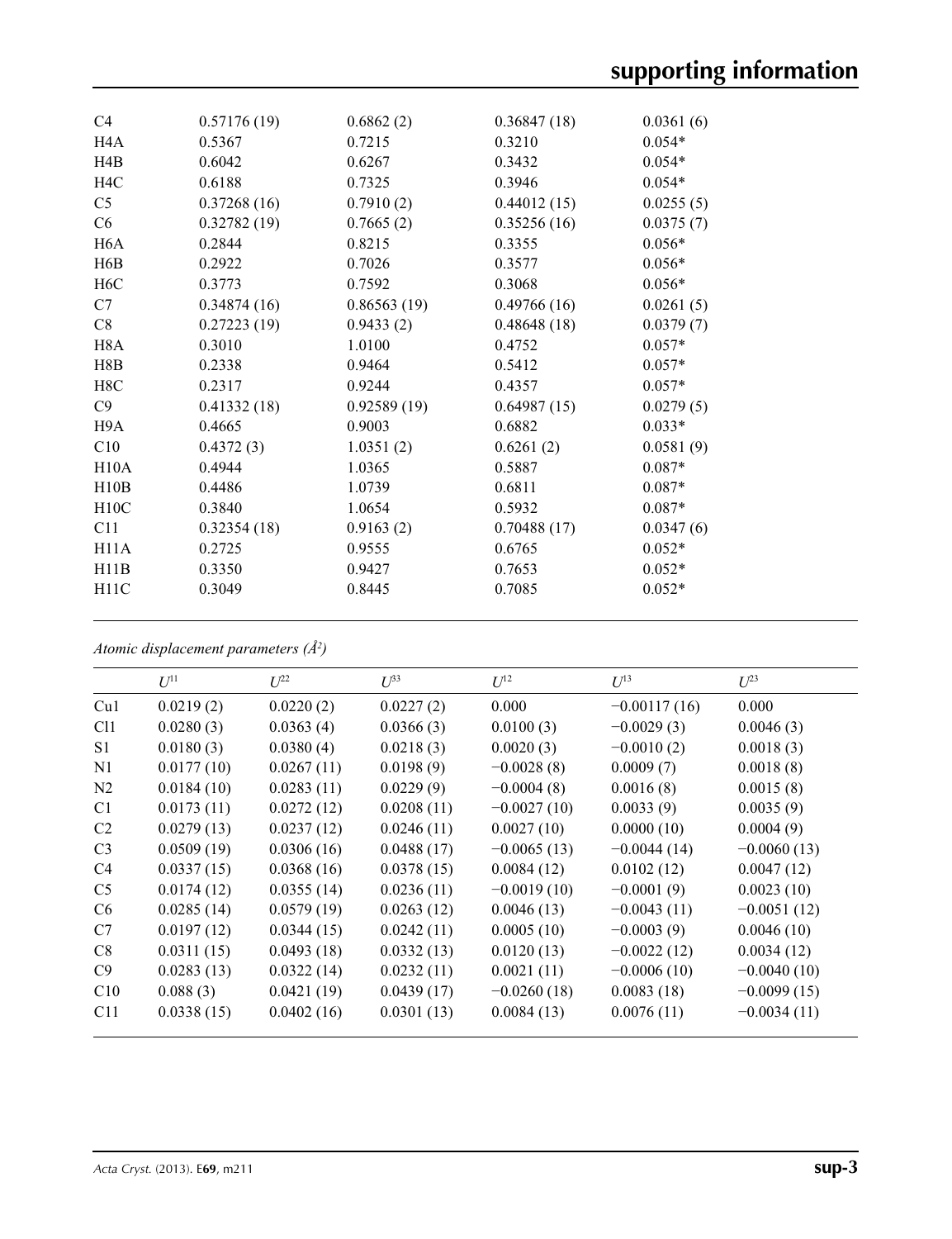*Geometric parameters (Å, º)*

| $Cu1-C11$ <sup>i</sup>           | 2.2182(6)  | $C4 - H4C$          | 0.9800   |
|----------------------------------|------------|---------------------|----------|
| $Cu1 - Cl1$                      | 2.2182(6)  | $C5 - C7$           | 1.346(3) |
| $Cu1-S1$                         | 2.3199(6)  | $C5-C6$             | 1.487(3) |
| $Cu1-S1$ <sup>i</sup>            | 2.3199(6)  | $C6 - H6A$          | 0.9800   |
| $S1 - C1$                        | 1.720(2)   | $C6 - H6B$          | 0.9800   |
| $N1 - C1$                        | 1.347(3)   | $C6 - H6C$          | 0.9800   |
| $N1 - C5$                        | 1.392(3)   | $C7-C8$             | 1.492(3) |
| $N1 - C2$                        | 1.481(3)   | $C8 - H8A$          | 0.9800   |
| $N2-C1$                          | 1.350(3)   | $C8 - H8B$          | 0.9800   |
| $N2-C7$                          | 1.387(3)   | $C8 - H8C$          | 0.9800   |
| $N2-C9$                          | 1.472(3)   | $C9 - C11$          | 1.512(3) |
| $C2-C3$                          | 1.512(3)   | $C9 - C10$          | 1.515(4) |
| $C2-C4$                          | 1.517(3)   | $C9 - H9A$          | 1.0000   |
| $C2 - H2A$                       | 1.0000     | $C10 - H10A$        | 0.9800   |
| $C3 - H3A$                       | 0.9800     | $C10 - H10B$        | 0.9800   |
| $C3 - H3B$                       | 0.9800     | $C10 - H10C$        | 0.9800   |
| $C3 - H3C$                       | 0.9800     | $C11 - H11A$        | 0.9800   |
| $C4 - H4A$                       | 0.9800     | $C11 - H11B$        | 0.9800   |
| $C4 - H4B$                       | 0.9800     | $C11 - H11C$        | 0.9800   |
| $Cl1^i$ -Cu $1$ -Cl1             | 142.84(4)  | $C7 - C5 - C6$      | 127.8(2) |
| $Cl1^i$ -Cu $1$ -S1              | 99.97(2)   | $N1-C5-C6$          | 125.2(2) |
| $Cl1-Cu1-S1$                     | 94.80(2)   | $C5-C6-H6A$         | 109.5    |
| $Cl1^i$ -Cu $1$ -S1 <sup>i</sup> | 94.80(2)   | $C5-C6-H6B$         | 109.5    |
| $Cl1-Cu1-S1$ <sup>i</sup>        | 99.97(2)   | $H6A-C6-H6B$        | 109.5    |
| $S1-Cu1-S1$ <sup>i</sup>         | 132.46(4)  | $C5-C6-H6C$         | 109.5    |
| $Cl - Sl - Cl$                   | 105.36(8)  | $H6A-C6-H6C$        | 109.5    |
| $Cl-M1-C5$                       | 109.10(19) | Н6В-С6-Н6С          | 109.5    |
| $C1 - N1 - C2$                   | 122.31(19) | $C5 - C7 - N2$      | 107.6(2) |
| $C5 - N1 - C2$                   | 128.57(19) | $C5 - C7 - C8$      | 127.4(2) |
| $C1 - N2 - C7$                   | 108.9(2)   | $N2-C7-C8$          | 125.0(2) |
| $C1 - N2 - C9$                   | 123.01(19) | $C7-C8-H8A$         | 109.5    |
| $C7 - N2 - C9$                   | 128.1(2)   | $C7-C8-HBB$         | 109.5    |
| $N1-C1-N2$                       | 107.4(2)   | H8A-C8-H8B          | 109.5    |
| $N1-C1-S1$                       | 125.36(18) | $C7-C8-H8C$         | 109.5    |
| $N2 - C1 - S1$                   | 127.19(18) | Н8А-С8-Н8С          | 109.5    |
| $N1-C2-C3$                       | 112.6(2)   | Н8В-С8-Н8С          | 109.5    |
| $N1-C2-C4$                       | 110.8(2)   | $N2 - C9 - C11$     | 112.2(2) |
| $C3-C2-C4$                       | 112.7(2)   | $N2$ –C9–C10        | 111.2(2) |
| $N1-C2-H2A$                      | 106.8      | $C11 - C9 - C10$    | 113.0(2) |
| $C3-C2-H2A$                      | 106.8      | $N2$ — $C9$ — $H9A$ | 106.6    |
| $C4-C2-H2A$                      | 106.8      | $C11-C9-$ H9A       | 106.6    |
| $C2-C3-H3A$                      | 109.5      | $C10-C9-$ H9A       | 106.6    |
| $C2-C3-H3B$                      | 109.5      | C9-C10-H10A         | 109.5    |
| $H3A - C3 - H3B$                 | 109.5      | C9-C10-H10B         | 109.5    |
| $C2-C3-H3C$                      | 109.5      | H10A-C10-H10B       | 109.5    |